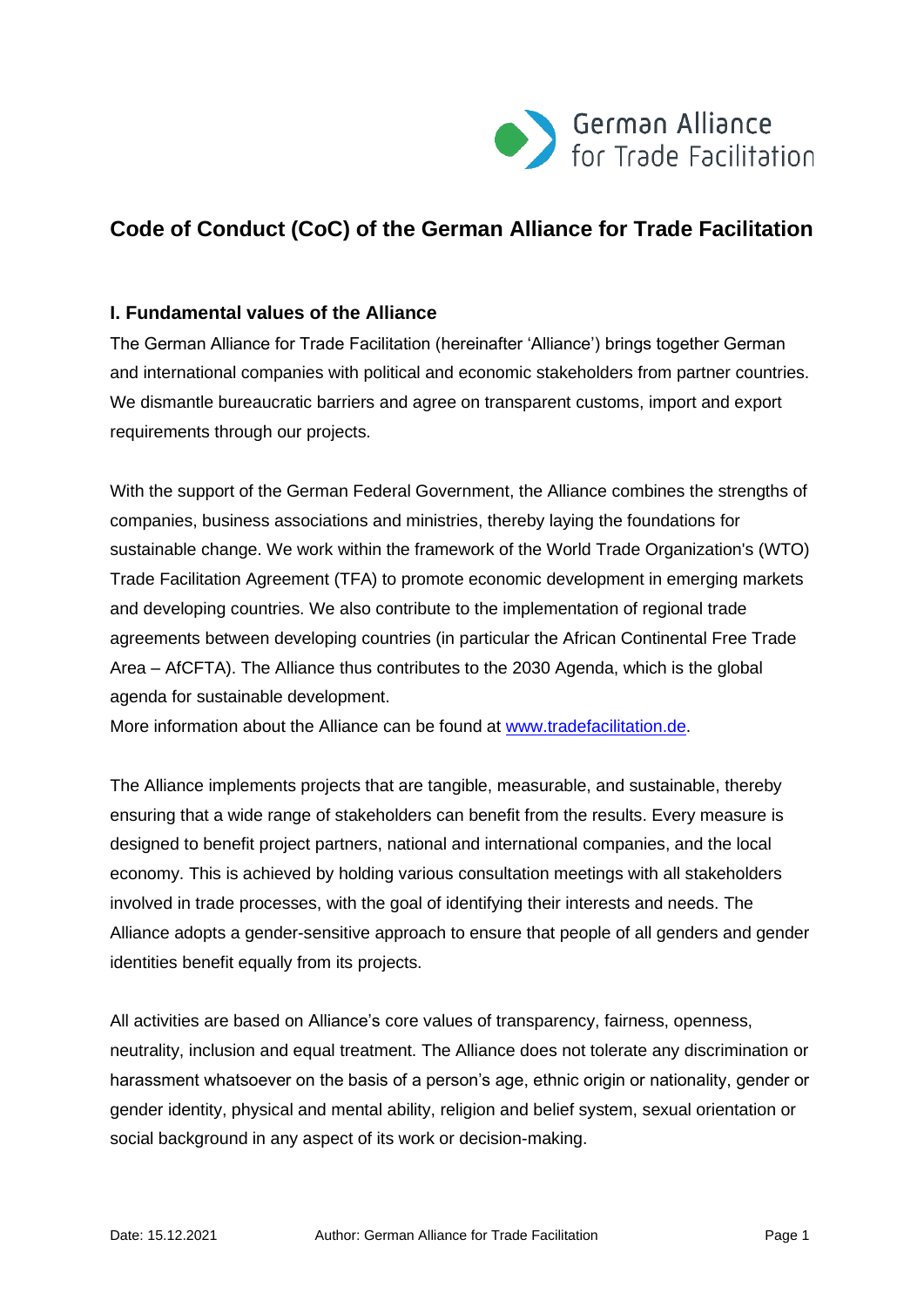## **II. Participation in the Alliance**

The German Federal Ministry for Economic Cooperation and Development (BMZ) and the German Federal Ministry for Economic Affairs and Climate Action(BMWi) support the Alliance in promoting the implementation of TFA and specific contributions to the implementation of regional trade agreements between developing countries (in particular AfCFTA). BMZ provides political support for projects and assists in financing their implementation.

The Deutsche Gesellschaft für Internationale Zusammenarbeit (GIZ) GmbH implements projects on behalf of the German Government and manages the Alliance's Secretariat. The Alliance brings German and international companies, associations, chambers of industry and commerce and other organisations together with administrative and economic stakeholders in partner countries. No obligatory contributions, financial or otherwise (e.g. 'contributions in kind') are required to take part in Alliance projects and activities. The Alliance is open to any interested participants, except for those whose activities come under the criteria of the International Finance Cooperation's (IFC) 'Exclusion List', i.e.:

- Companies whose activities or production practices involve the use of forced or child labour as defined under the International Labor Organisation's (ILO) core labour standards.
- Companies that produce, use or trade in pharmaceuticals, pesticides/herbicides, chemicals, ozone-depleting substances and other hazardous materials that are subject to international regulations designed to prohibit or phase out their use.
- Traders in animals or animal products subject to CITES (the Convention on International Trade in Endangered Species of Wild Fauna and Flora).
- Companies involved in the commercial logging of primary rainforests.
- Producers of timber or timber-based products from forests that are not sustainably managed (companies with less than 50% Forest Stewardship Council (FSC)-certified production are excluded from participation).
- Companies involved in the production of and trade in weapons, or important components used in the production of weapons (anti-personnel mines, biological and chemical weapons, cluster bombs, radioactive munitions and nuclear weapons).
- Companies that use drift nets in deep-sea fishing (when fishing with nets longer than 2.5 km).
- Organisations involved in the farming and processing of tobacco.
- Operators of controversial forms of gambling: casino operators, manufacturers of devices or other equipment for casinos or betting offices or companies that generate revenue through online betting ('short odds' are considered to be a 'controversial form of gambling' in this context).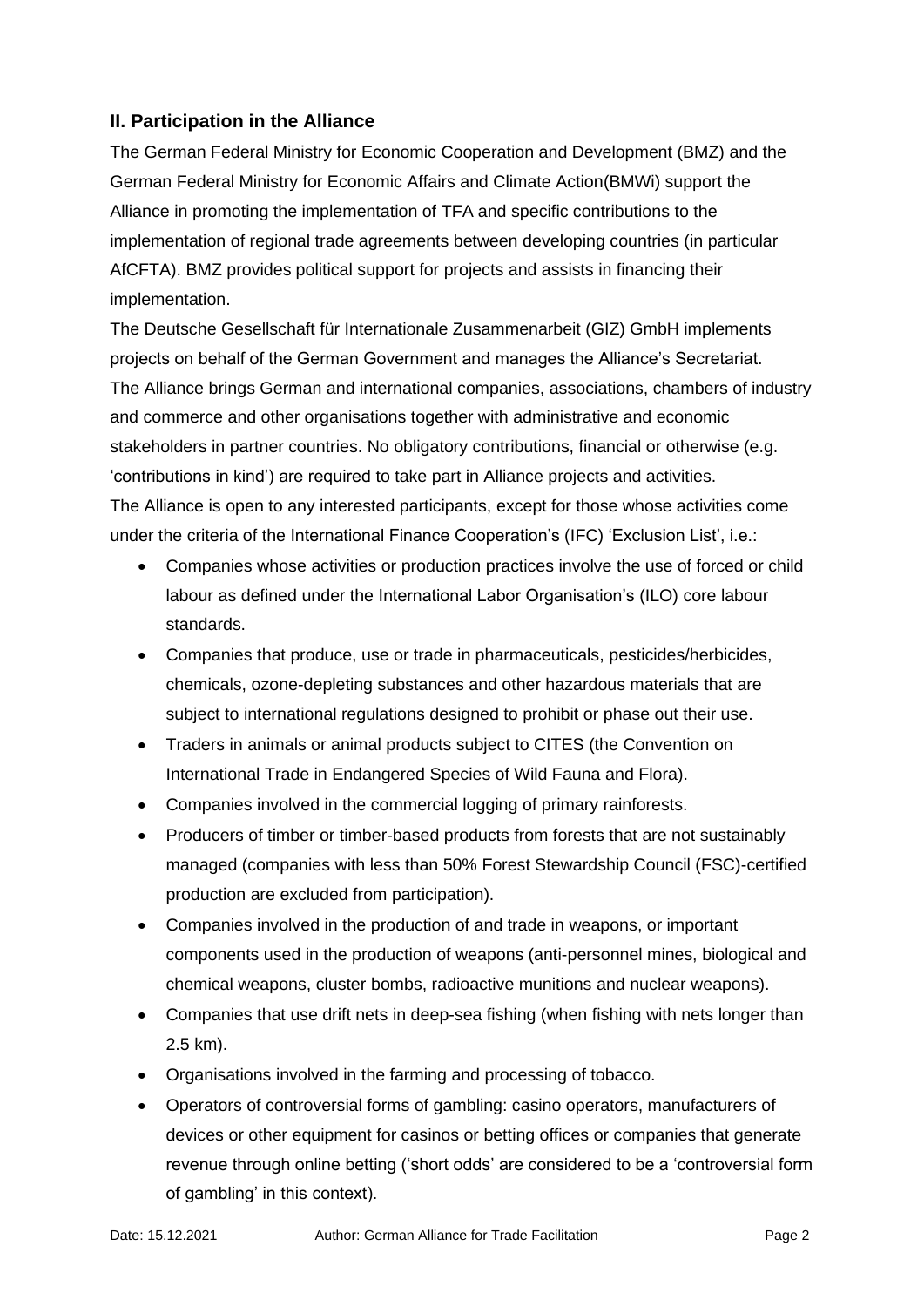- Companies involved in any business activity involving pornography.
- Producers and distributors of racist, anti-democratic and/or neo-Nazi media.

## **III. Competition and antitrust guidelines**

The Alliance and its participants conduct all activities in compliance with German and international competition and antitrust laws and comply with all applicable regulations: The Alliance's participants must observe antitrust regulations at all times, in accordance with applicable laws. The following principles cover key points (descriptions and list are not comprehensive). All agreements between companies (as well as coordinated, concerted practices) that have the objective or effect of preventing, restricting or distorting competition are prohibited. In particular, participants in the Alliance shall not be party to the following activities under any circumstances:

- Price-fixing
- Collusion with competitors regarding terms and conditions
- Market-sharing agreements (territories, customers or quotas)
- Bid rigging
- Coordinating investments or business closures

The exchange of knowledge and/or information within the Alliance must not restrict competition. In particular, participants in the Alliance shall not exchange information on the following activities under any circumstances:

- Pricing, pricing strategy and future market behaviour
- Individual terms of sale and payment conditions
- Individual discounts and credits
- Manufacturing or sales costs, cost accounting methods and formulas
- Procurement costs, production, stock levels and individual sales transactions
- Production quantities or cutbacks
- Market composition or supplier landscapes (neither geographical nor by customer)
- Confidential data on investments or technical developments

#### **IV. Anti-corruption and integrity guidelines**

The Alliance and its participants shall conduct all activities in compliance with German and international anti-corruption laws.

The Alliance's participants shall adhere to the following basic principles in particular:

1. Participants shall observe and comply with applicable anti-corruption legislation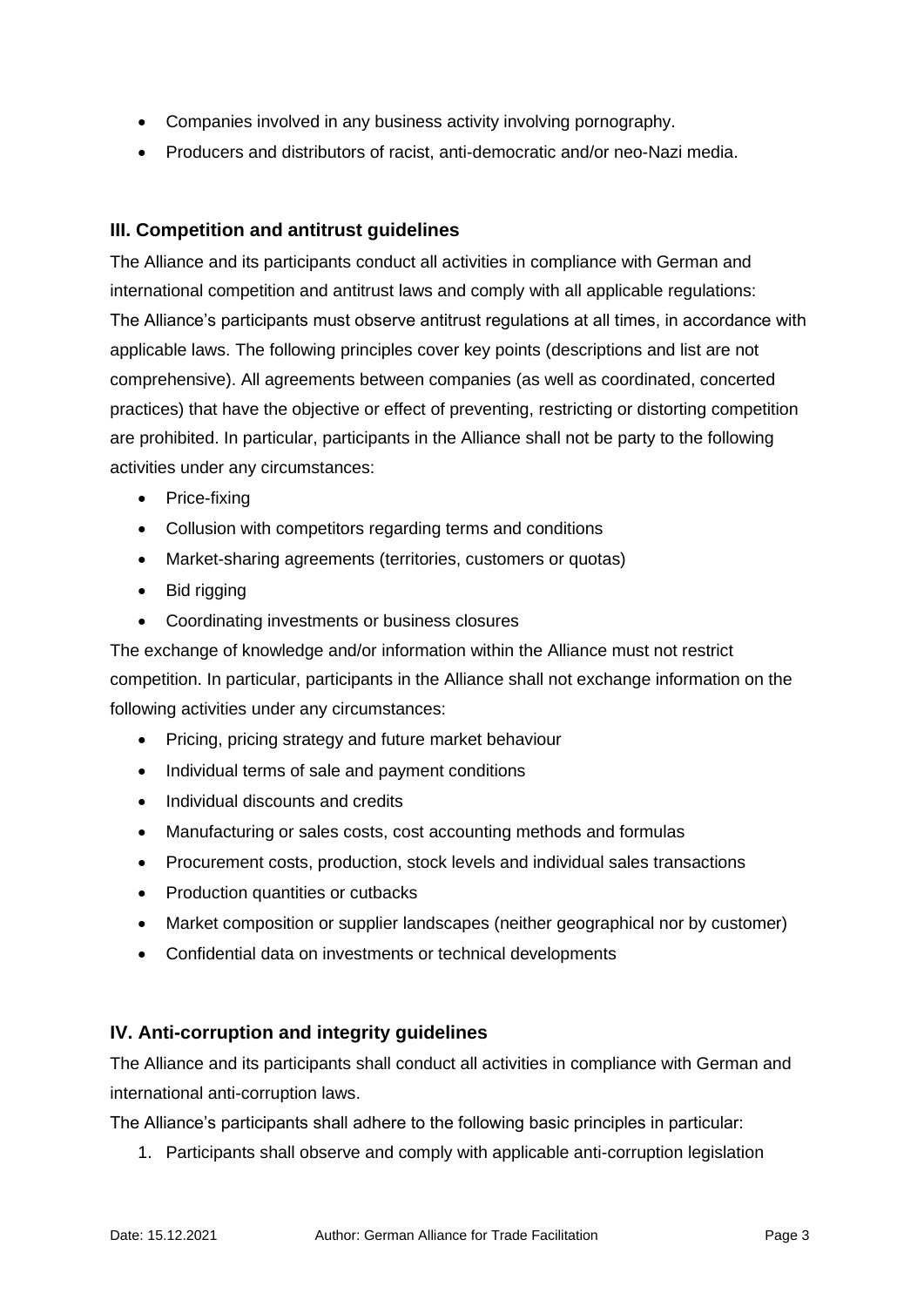- 2. They are prohibited from soliciting, accepting, offering, promising or instigating bribes, either directly or indirectly
- 3. They shall also implement and maintain an effective compliance management system that systematically creates the conditions required to avoid infringements (or else makes these considerably more difficult), facilitates the identification and resolution of any infringements that do occur and encourages corporate governance characterised by integrity.

# **IV. Data protection**

Comprehensive information about our data protection policy can be found at [https://www.tradefacilitation.de/en/datenschutz/.](https://www.tradefacilitation.de/en/datenschutz/)

#### **V. Official representation of the Alliance and communication by members**

Members of the Alliance shall not represent the former in an official capacity, nor speak on behalf of it without consulting the Alliance's Secretariat beforehand. All public communication must be aligned with the Alliance's core principles and the guidelines stipulated in this document.

Participants in the Alliance are permitted to disclose their membership to external sources and may use the Alliance's logo when doing so. The content of any such communication must be agreed upon with the Secretariat in advance. The Secretariat may provide additional materials, texts, and images upon request.

#### **VI. Breaches of the Code of Conduct**

Breaches of the Code of Conduct by employees, interested parties and participants can be reported to the Alliance for Trade Facilitation's Secretariat. These reports can be sent by email (no set form) to [tradefacilitation@giz.de](mailto:tradefacilitation@giz.de) along with corresponding evidence. Such emails will be treated confidentially and only shared internally for processing purposes. Breaches of the Code of Conduct on the part of GIZ can be reported confidentially via the official [Compliance Management System \(CMS\)](https://www.bkms-system.com/bkwebanon/report/clientInfo?cin=26zig7&c=-1&language=eng) or to the external ombudsman:

E: ombudsmann@ra-js.de,

T: Edgar Joussen, Tel +49 30 3151870

Postal address: Dr Edgar Joussen (lawyer), Bleibtreustr. 1, 10623 Berlin, Germany Internet: [www.ra-js.de](http://www.ra-js.de/) (German)